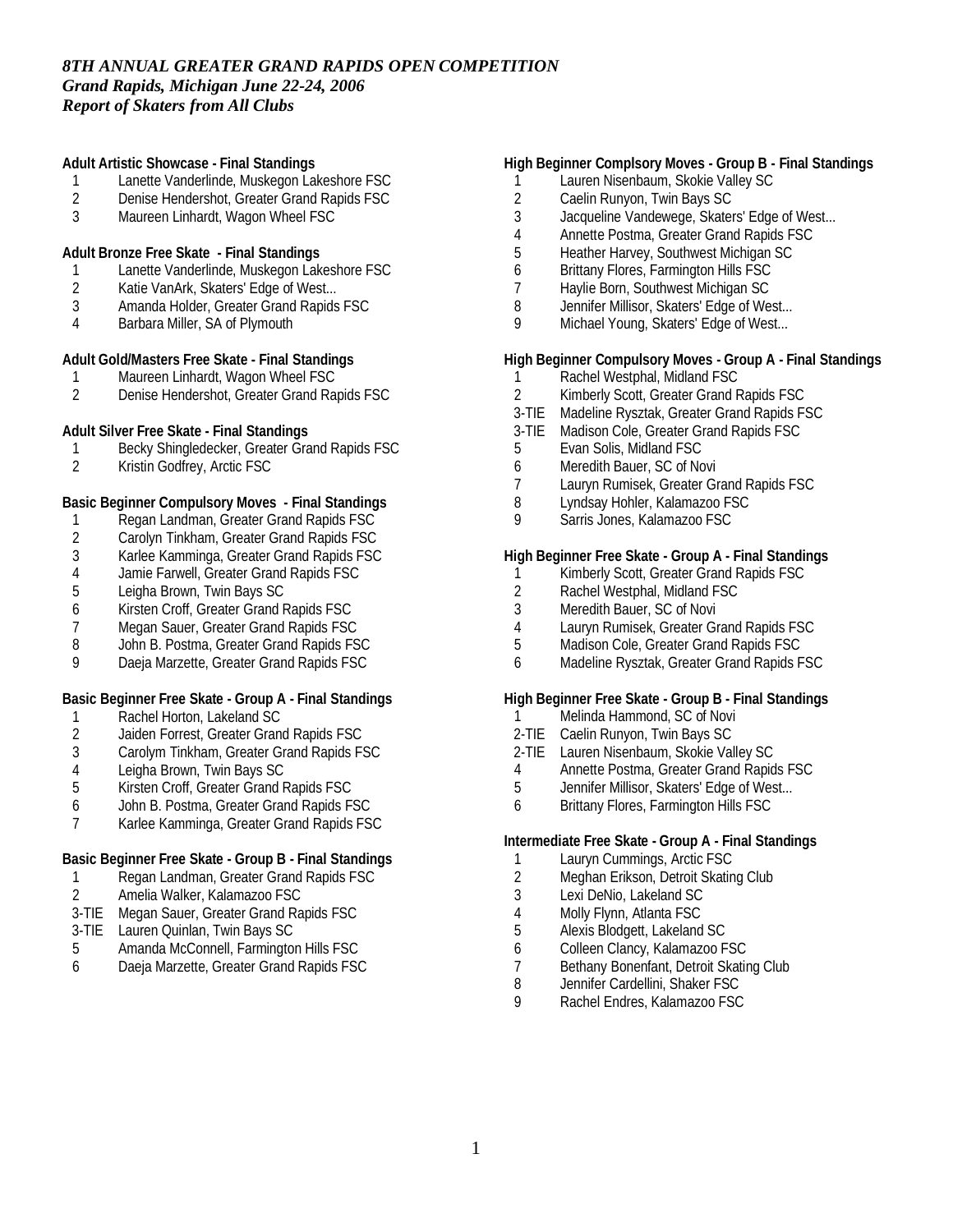**Intermediate Free Skate - Group B - Final Standings**

- 1 Mikenzie Frost, Detroit Skating Club
- 2 Catherine Lepkowski, Lakeland SC<br>3 Farah Sheikh. Detroit Skating Club
- 3 Farah Sheikh, Detroit Skating Club
- 4 Olivia Nixon, Lakeland SC
- 5 Arielle Gerard, Arctic FSC
- 6 Emily Laughlin, Bowling Green SC
- 7 Kaitlyn Shariak, Detroit Skating Club
- 8 Macy Shroyer, Lansing SC

**Intermediate Free Skate - Group C - Final Standings**

- 1 Madeline Young, Detroit Skating Club<br>2 Kelsey Velie, Skaters' Edge of West...
- 2 Kelsey Velie, Skaters' Edge of West...<br>3 DaVena Zivkovic. Brooklyn FSC of Oh
- DaVena Zivkovic, Brooklyn FSC of Ohio
- 
- 4 Katelyn Walter, Garden City FSC<br>5 Audrey Winter, Greater Grand Ra 5 Audrey Winter, Greater Grand Rapids FSC
- 6 Stephanie Wotton, Lakeland SC
- 7 Alexandria Ward, Twin Bays SC

**Intermediate Men Free Skate - Final Standings**

- 1 Brian Mueller, Dupage FSC<br>2 Dylan DeWitt, Lansing SC
- 2 Dylan DeWitt, Lansing SC<br>3 Davis Nixon, Lakeland SC
- 3 Davis Nixon, Lakeland SC<br>4 William Crawford, Lakeland
- William Crawford, Lakeland SC
- 5 Jared Weiss, St. Clair Shores FSC

**Intermediate Men Short Program - Final Standings**

- 1 Dylan DeWitt, Lansing SC
- 2 Brian Mueller, Dupage FSC<br>3 William Crawford, Lakeland
- William Crawford, Lakeland SC
- 4 Davis Nixon, Lakeland SC
- 5 Andrew Ko, Arctic FSC

**Intermediate Short Program - Group A - Final Standings**

- 
- 1 Lexi DeNio, Lakeland SC<br>2 Alexis Blodgett, Lakeland 2 Alexis Blodgett, Lakeland SC<br>3 Charlotte Lichtman, Arctic FS
- 3 Charlotte Lichtman, Arctic FSC
- 
- 4 Rachel Cole, Detroit Skating Club<br>5 Bethany Bonenfant, Detroit Skating 5 Bethany Bonenfant, Detroit Skating Club
- 6 Jennifer Cardellini, Shaker FSC
- 7 Kelsey Wright, Lansing SC
- 8 Rachel Endres, Kalamazoo FSC
- 9 Colleen Clancy, Kalamazoo FSC
- 10 Kristina Likhanskaya, North Suburban FSC

#### **Intermediate Short Program - Group B - Final Standings**

- 1 Farah Sheikh, Detroit Skating Club
- 2 Jessica Schilkey, Port Huron FSC<br>3 Mikenzie Frost. Detroit Skating Clu
- Mikenzie Frost, Detroit Skating Club
- 4 Molly Flynn, Atlanta FSC
- 5 Kaitlyn Shariak, Detroit Skating Club
- 6 Arielle Gerard, Arctic FSC
- 7-TIE Kiersten Popke, SC of Novi
- 7-TIE Emily Laughlin, Bowling Green SC
- 9 Olivia Nixon, Lakeland SC

**Intermediate Short Program - Group C - Final Standings**

- 1 Meghan Erikson, Detroit Skating Club<br>2 Catherine Lepkowski, Lakeland SC
- 2 Catherine Lepkowski, Lakeland SC
- 3 Stephanie Wotton, Lakeland SC
- 4 Katelyn Walter, Garden City FSC
- 5 Jennifer Sterbenz, Detroit Skating Club
- 6 DaVena Zivkovic, Brooklyn FSC of Ohio
- 7 Audrey Winter, Greater Grand Rapids FSC
- 8 Taylor Wiedemann, Detroit Skating Club
- 9 Ally VanderKlok, Lake Effect FSC
- 10 Alexandria Ward, Twin Bays SC
- 11 Macy Shroyer, Lansing SC

**Intermediate Spins - Final Standings**

- 1 Stephanie Wotton, Lakeland SC<br>2 Allyson Williams, Greater Grand
- 2 Allyson Williams, Greater Grand Rapids FSC
- 3 Audrey Winter, Greater Grand Rapids FSC

**Junior Jumps - Final Standings**

- 1 Brittney Westdorp, Greater Grand Rapids FSC
- 2 Anna Strong, Detroit Skating Club
- 3 Anna Recker, Greater Grand Rapids FSC

**Junior Spins - Final Standings**

- 1 Anna Strong, Detroit Skating Club<br>2 Chelsea Morrow, Greater Grand R
- 2 Chelsea Morrow, Greater Grand Rapids FSC

**Juvenile Artistic Showcase - Final Standings**

1 Allison VanderKolk, Twin Bays SC

**Juvenile Free Skate - Group A - Final Standings**

- 1 Rachel Cole, Detroit Skating Club
- 2 Jillian Kastely, Arctic FSC
- 3 Allyson Williams, Greater Grand Rapids FSC
- 4 Jocelyn Keresman, Shaker FSC<br>5 Natalie Imirzian, SC of Novi
- Natalie Imirzian, SC of Novi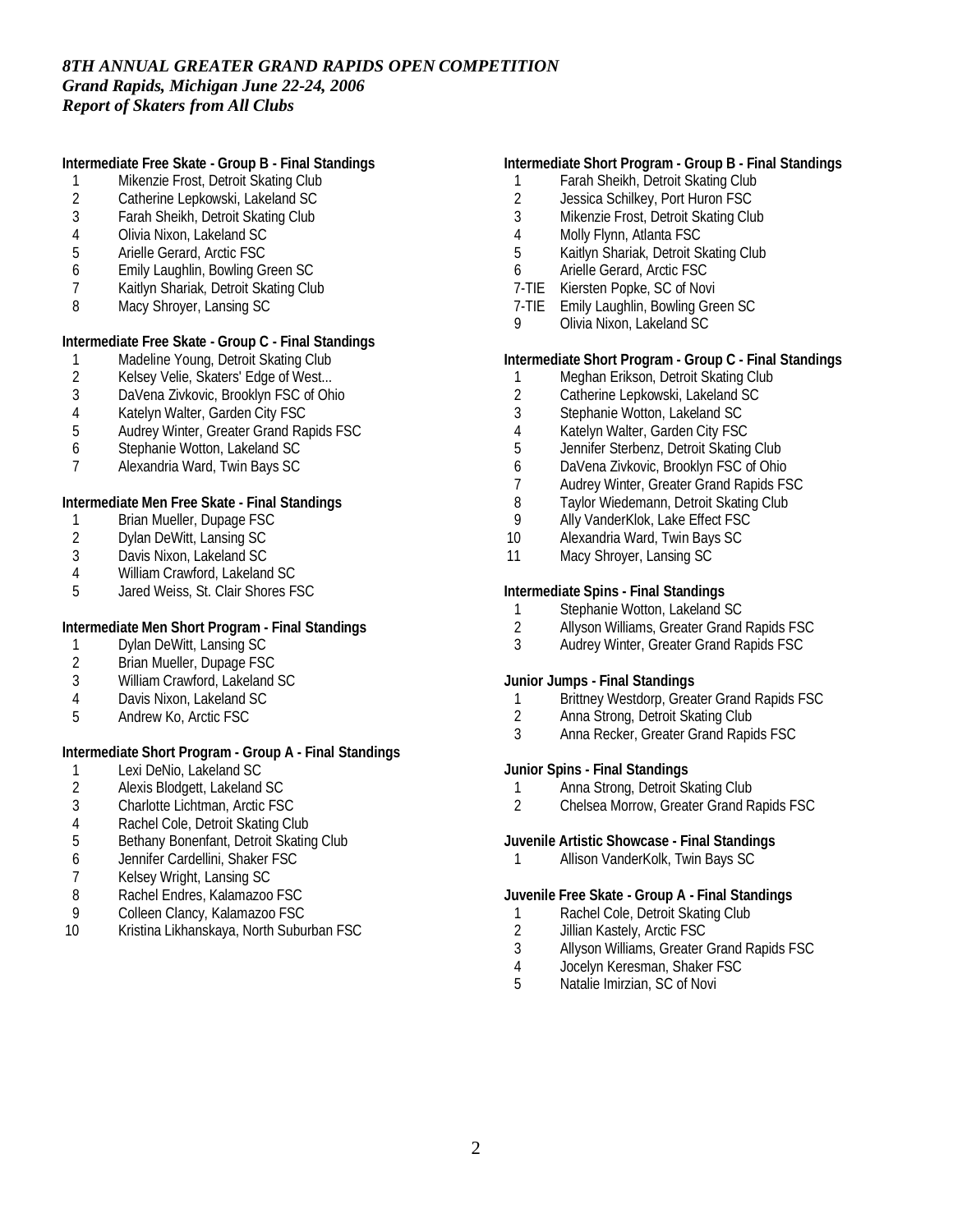**Juvenile Free Skate - Group B - Final Standings**

- 1 Jennifer Sterbenz, Detroit Skating Club
- 2 Andrea Partenio, Skaters' Edge of West...<br>3 Jessica Schilkev. Port Huron FSC
- Jessica Schilkey, Port Huron FSC
- 4 Sara Roy, Arctic FSC<br>5 Ashton Miller, Lansing
- 5 Ashton Miller, Lansing SC
- 6 Kelsey Walton, Detroit Skating Club
- 7 Rachael Moblo, Skaters' Edge of West...

**Juvenile Jumps - Final Standings**

- 1 Nicole Erd, Detroit Skating Club<br>2 Regan Tang, SC of Novi
- Regan Tang, SC of Novi

**Juvenile Pairs - Final Standings**

- 1 Kaitlyn Budd, North Suburban FSC
- 1 Stan Chizhikov<br>2 Anastacia Toros
- 2 Anastacia Torossian, Lakeland SC<br>2 Davis Nixon Lakeland SC
- 2 Davis Nixon, Lakeland SC

**Juvenile Short Program - Group A - Final Standings**

- 1 Ashton Miller, Lansing SC<br>2 Jillian Kastely, Arctic FSC
- 2 Jillian Kastely, Arctic FSC<br>3 Alexandra Aldridge, Detroi
- Alexandra Aldridge, Detroit Skating Club
- 4 Nicole Erd, Detroit Skating Club
- 5-TIE Ellen Gabelmann, Farmington Hills FSC
- 5-TIE Gabrielle Anderson, Detroit Skating Club
- 7 Jocelyn Keresman, Shaker FSC

**Juvenile Short Program - Group B - Final Standings**

- 1 Andrea Partenio, Skaters' Edge of West...<br>2 Allyson Williams. Greater Grand Rapids F.
- 2 Allyson Williams, Greater Grand Rapids FSC
- 3 Rachael Moblo, Skaters' Edge of West...
- 4 Sara Roy, Arctic FSC
- 5 Lauren Shuff, Midland FSC
- 6 Regan Tang, SC of Novi

**Low Beginner Compulsory Moves - Group B - Final Standings**

- 1 Tonya Guidry, North Suburban FSC<br>2 Megan VanHorn, Greater Grand Rap
- 2 Megan VanHorn, Greater Grand Rapids FSC
- 3 Kayla Harley, Mt. Pleasant FSC
- 4 Amanda McConnell, Farmington Hills FSC
- 5 Taylor Whaley, Greater Grand Rapids FSC
- 6 Joanna Khorey, Greater Grand Rapids FSC
- 7 Kya Bohms, Lansing SC
- 8 Lauren Quinlan, Twin Bays SC

**Low Beginner Compulsory Moves -Group A - Final Standings**

- 1 Amelia Walker, Kalamazoo FSC<br>2 Jaiden Forrest, Greater Grand R
- 2 Jaiden Forrest, Greater Grand Rapids FSC<br>3 Lili Lockwood. Twin Bays SC
- 3 Lili Lockwood, Twin Bays SC
- 4 Annemarie Heitz, Port Huron FSC
- 5 Kazia Cooper, Greater Grand Rapids FSC
- 6 Ashlyn Olson, Lakeland SC
- 7 Carolyn Cooper, Lansing SC

### **Low Beginner Free Skate - Group A - Final Standings**

- 1 Elizabeth Sloan, Arctic FSC
- 2 Isabella Falsetti, Arctic FSC<br>3 Evan Solis, Midland FSC
- 3 Evan Solis, Midland FSC
- 4 Cindy Wei, Arctic FSC
- 5 Sammy Parks, Lansing SC
- 6 Madison Balaskas, Northern Ice SC
- 7 Annemarie Heitz, Port Huron FSC
- 8 Reagan Liberatore, Arctic FSC
- 9 Ashlyn Olson, Lakeland SC

**Low Beginner Free Skate - Group B - Final Standings**

- 1 Lili Lockwood, Twin Bays SC
- 2 Kazia Cooper, Greater Grand Rapids FSC
- 3 Joanna Khorey, Greater Grand Rapids FSC
- 4 Kayla Harley, Mt. Pleasant FSC
- 5 Lexi Weber, Lakeland SC
- 6 Sierra Chadwick, Detroit Skating Club
- 7 Lyndsay Hohler, Kalamazoo FSC
- 8 Sarris Jones, Kalamazoo FSC
- 9 Carolyn Cooper, Lansing SC

**Low Beginner Free Skate - Group C - Final Standings**

- 1 Jacqueline Vandewege, Skaters' Edge of West...
- 2 Tonya Guidry, North Suburban FSC<br>3 Michael Young, Skaters' Edge of We
- Michael Young, Skaters' Edge of West...
- 4 Heather Harvey, Southwest Michigan SC<br>5 Taylor Whalev. Greater Grand Rapids FS
- 5 Taylor Whaley, Greater Grand Rapids FSC
- 6 Megan VanHorn, Greater Grand Rapids FSC
- 7 Kya Bohms, Lansing SC
- 8 Haylie Born, Southwest Michigan SC
- 9 Tiffany Hackett, Twin Bays SC

**Novice Jumps - Final Standings**

- 1 Kristin Maurer, Greater Grand Rapids FSC<br>2 Diana Reina. Puerto Rican Figure S...
- 2 Diana Reina, Puerto Rican Figure S...

**Open Juvenile Free Skate - Group A - Final Standings**

- 1 Samantha Daus, Arctic FSC
- 2 Kaitlyn Holland, Greater Grand Rapids FSC
- 3 Hallie Kohler, Twin Bays SC
- 4 Alissandra Aronow, Detroit Skating Club
- 5 Rachael Preston, Lake Effect FSC
- 6 Ivy Hutchison, Twin Bays SC
- 7 Elizabeth Marks, Muskegon Lakeshore FSC
- 8 Meagan Rogowski, Kalamazoo FSC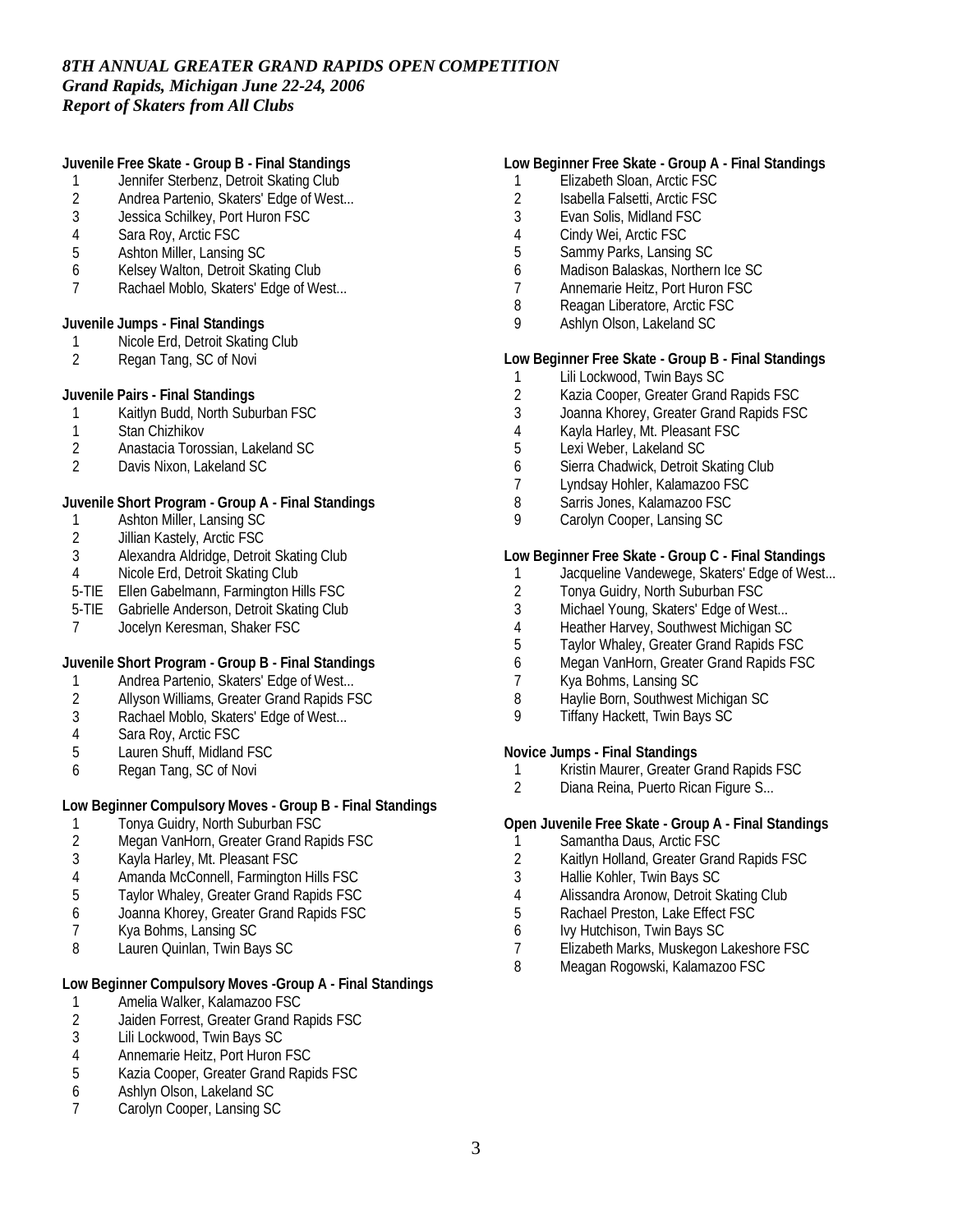**Open Juvenile Free Skate - Group B - Final Standings**

- 1 Allison VanderKolk, Twin Bays SC
- 2 Josie Trafelet, Twin Bays SC<br>3 Alvssa Stapf, Lansing SC
- 3 Alyssa Stapf, Lansing SC
- 4 Elizabeth Roach, Twin Bays SC
- 5-TIE Brooke Ward, Port Huron FSC
- 5-TIE Kylie Meyer, SC of Novi
- 7 Hannah Stark, Greater Grand Rapids FSC
- 8 Allison Taunt, Greater Grand Rapids FSC

**Open Juvenile Jumps - Final Standings**

- 1 Kaitlyn Holland, Greater Grand Rapids FSC<br>2 Meagan Rogowski, Kalamazoo FSC
- 2 Meagan Rogowski, Kalamazoo FSC

**Open Juvenile Short Program - Group A - Final Standings**

- 1 Samantha Daus, Arctic FSC
- 2 Kylie Meyer, SC of Novi
- 3 Elizabeth Roach, Twin Bays SC
- 4 Hallie Kohler, Twin Bays SC
- 5 Alissandra Aronow, Detroit Skating Club
- 6 Ivy Hutchison, Twin Bays SC
- 7 Elizabeth Marks, Muskegon Lakeshore FSC

**Open Juvenile Short Program - Group B - Final Standings**

- 
- 1 Alyssa Stapf, Lansing SC<br>2 Allison VanderKolk, Twin I 2 Allison VanderKolk, Twin Bays SC<br>3 Josie Trafelet. Twin Bays SC
- Josie Trafelet, Twin Bays SC
- 4 Brooke Ward, Port Huron FSC
- 5 Mara Thompson, Twin Bays SC
- 6 Allison Taunt, Greater Grand Rapids FSC

**Open Juvenile Spins - Final Standings**

- 1 Allison VanderKolk, Twin Bays SC
- 2 Rachael Preston, Lake Effect FSC
- 3 Kaitlyn Holland, Greater Grand Rapids FSC

**Pre=Preliminary Limited Jumps - Final Standings**

- 1 Maria Mulligan, Port Huron FSC<br>2 Meghan Murphy, Port Huron FSC
- Meghan Murphy, Port Huron FSC
- 3 Remington Bennett, Lakeland SC

**Pre-Juvenile Compulsory Moves - Group A - Final Standings**

- 1 Erica Brown, Greater Grand Rapids FSC
- 2 Michelle Mueller, Dupage FSC
- 3-TIE Alexandra Draybuck, Farmington Hills FSC
- 3-TIE Ashley Beyer, Greater Grand Rapids FSC
- 5 Gabriella Niestrath, Kalamazoo FSC

#### **Pre-Juvenile Compulsory Moves - Group B - Final Standings**

- 1 Eliza Somsel, Greater Grand Rapids FSC
- 2 Megan Linski, Arctic FSC<br>3 Hannah Miller. Lansing SC
- 3 Hannah Miller, Lansing SC
- 4 Tess Kohler, Twin Bays SC
- 5 Amanda Shoemaker, Twin Bays SC
- 6 Jessica Bertolina, Kalamazoo FSC

**Pre-Juvenile Free Skate - Group A - Final Standings**

- 1 Kaitlyn Juszczyk, Arctic FSC
- 2 Michelle Mueller, Dupage FSC<br>3 Erica Brown, Greater Grand Ra
- 3 Erica Brown, Greater Grand Rapids FSC
- 4 Ashley Beyer, Greater Grand Rapids FSC
- 5-TIE India Johnson, Farmington Hills FSC
- 5-TIE Nicole Heimbach, SC of Novi
- 7 Mikaela Falsetti, Arctic FSC

**Pre-Juvenile Free Skate - Group B - Final Standings**

- 1 Alexandra Aldridge, Detroit Skating Club
- 2 Tess Kohler, Twin Bays SC
- 3 Regan Tang, SC of Novi
- 4 Vanessa Winter, Greater Grand Rapids FSC<br>5 Jessica Nicosia, Detroit Skating Club
- Jessica Nicosia, Detroit Skating Club
- 6 Ellen Gabelmann, Farmington Hills FSC
- 7 Katherine Krausman, Lakeland SC
- 8 Eliza Somsel, Greater Grand Rapids FSC

**Pre-Juvenile Free Skate - Group C - Final Standings**

- 1 Ashley Berg, Lakeland SC
- 2 Nicole Erd, Detroit Skating Club
- 3 Mara Thompson, Twin Bays SC
- 4 Lauren Shuff, Midland FSC
- 5 Megan Linski, Arctic FSC
- 6 Jessica Bertolina, Kalamazoo FSC
- 7 Amanda Shoemaker, Twin Bays SC

**Pre-Juvenile Jumps - Final Standings**

1 Lauren Shuff, Midland FSC

**Pre-Juvenile Men Free skate - Final Standings**

- 1 Timothy Sterbenz, Detroit Skating Club
- 2 Shayne Kelly, Lansing SC
- 3 Daniel Takayama, Detroit Skating Club

**Pre-Juvenile Spins - Final Standings**

- 1 Stephanie Cox, Arctic FSC<br>2 Lauren Shuff, Midland FSC
- Lauren Shuff, Midland FSC
- 3 Ellen Gabelmann, Farmington Hills FSC
- 4 Megan Clute, Mt. Pleasant FSC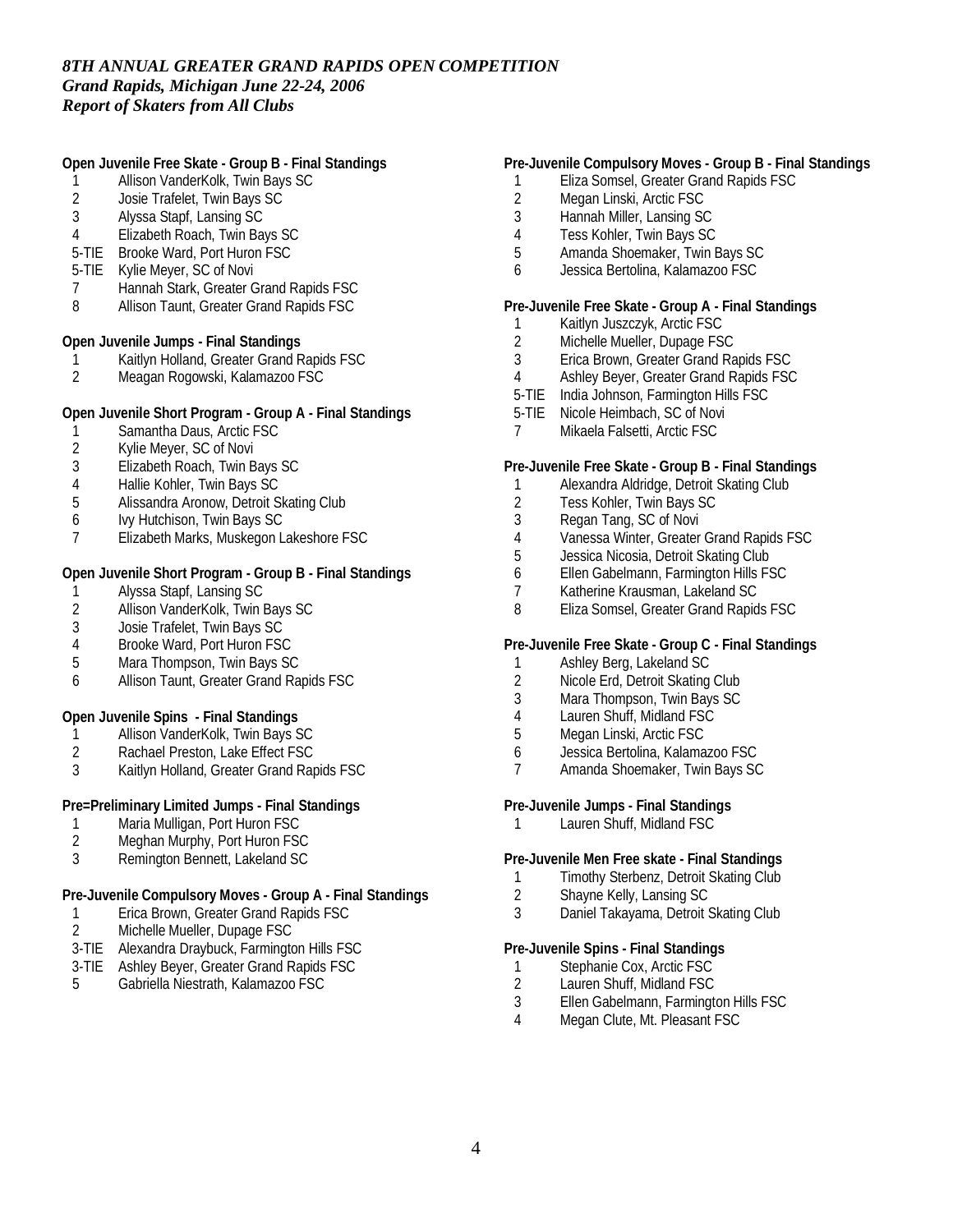**Preliminary Artistic Showcase - Final Standings**

- 1 Lauren Dumas, North Suburban FSC<br>2 Savannah Burke, Twin Bays SC
- 2 Savannah Burke, Twin Bays SC<br>3 Corey Jo Robison. Mt. Pleasant
- 3 Corey Jo Robison, Mt. Pleasant FSC
- 4 Adrienne Schuchman, Midland FSC
- 5 Kirsten Warner, Midland FSC
- 6 Kaley Pittsley, Mt. Pleasant FSC
- 7 Stephanie Meyers, Kalamazoo FSC
- 8 Kelsey Green, Port Huron FSC<br>9 Megan Clute, Mt. Pleasant FSC
- Megan Clute, Mt. Pleasant FSC
- 10 Kayla Harley, Mt. Pleasant FSC

**Preliminary Boys Compulsory Moves - Final Standings**

- 1 Graham Emberton, Arctic FSC
- 2 Braden Marks, Muskegon Lakeshore FSC
- 3 Eric Teale, Skate Company SC

**Preliminary Boys Free Skate - Final Standings**

- 1 Graham Emberton, Arctic FSC<br>2 Ben Sokoloff. Farmington Hills
- 2 Ben Sokoloff, Farmington Hills FSC

**Preliminary Boys Limited Free Skate - Final Standings**

- 1 Max Sokoloff, Farmington Hills FSC<br>2 Eric Teale, Skate Company SC
- 2 Eric Teale, Skate Company SC
- 3 Braden Marks, Muskegon Lakeshore FSC

**Preliminary Compulsory Moves - Group A - Final Standings**

- 1 Gretta Gast, Lansing SC
- 2 Mollie Boswell, Midland FSC<br>3 Lauren Dumas, North Suburk
- Lauren Dumas, North Suburban FSC
- 4 Alexandra Parks, Lansing SC
- 5 Hanna Guidry, North Suburban FSC
- 6 Carlie Thueme, Port Huron FSC

# **Preliminary Compulsory Moves - Group B - Final Standings**

- 1 Kaley Pittsley, Mt. Pleasant FSC<br>2 Shelby Dziedzic, SA of Plymouth
- Shelby Dziedzic, SA of Plymouth
- 3 Melissa Porembiak, Farmington Hills FSC
- 4 Lauren Zisholz, Lansing SC
- 5 Kateleen Miado, Kalamazoo FSC
- 6 Roxanne Balaskas, Northern Ice SC
- 7 Kelly Buc, Port Huron FSC

**Preliminary Compulsory Moves - Group C - Final Standings**

- 1 Nuria Carassa, Greater Grand Rapids FSC<br>2 Lindsey Lawson, Port Huron FSC
- 2 Lindsey Lawson, Port Huron FSC<br>3 Amanda lavasile, SC of Novi
- Amanda Iavasile, SC of Novi
- 4 Jennifer Wixson, Mt. Pleasant FSC<br>5 Alyssa Riihimaa, Greater Grand Ra
- 5 Alyssa Riihimaa, Greater Grand Rapids FSC
- 6 Sophie Klimkiewicz, Farmington Hills FSC
- 7 Kelsey Green, Port Huron FSC

#### **Preliminary Compulsory Moves - Group D - Final Standings**

- 1 Alyssa Wixson, Mt. Pleasant FSC
- 2 Stephanie Meyers, Kalamazoo FSC<br>3 Kalev Hux. Port Huron FSC
- 3 Kaley Hux, Port Huron FSC
- 4 Lauren Skaathun, Dupage FSC
- 5 Nicole Helmboldt, Twin Bays SC
- 6 Nevena Divic, Greater Grand Rapids FSC
- 7 Megan Lendman, Greater Grand Rapids FSC
- 8 Kyrstin Caddigan, Northern Ice SC

**Preliminary Free Skate - Group A - Final Standings**

- 1 Stephanie Cox, Arctic FSC<br>2 Gretta Gast, Lansing SC
- 2 Gretta Gast, Lansing SC<br>3 Caitlin DeLuca, Detroit SI
- Caitlin DeLuca, Detroit Skating Club
- 4 Melanie Laughlin, Bowling Green SC<br>5 Heather Heimbach, SC of Novi
- 5 Heather Heimbach, SC of Novi
- 6 Ashley Kersten, Detroit Skating Club
- 7 Anastacia Torossian, Lakeland SC
- 8 Mackenzie Elkow, SC of Novi
- 9 Hanna Guidry, North Suburban FSC

**Preliminary Free Skate - Group B - Final Standings**

- 1 Hannah Miller, Lansing SC<br>2 Corey Jo Robison, Mt. Plea
- Corey Jo Robison, Mt. Pleasant FSC
- 3 Alexandra Draybuck, Farmington Hills FSC
- 4 Laura Klier, Midland FSC<br>5 Amanda lavasile. SC of N
- 5 Amanda Iavasile, SC of Novi
- 6 Sally Hecksel, Lansing SC
- 7 Gabriella Niestrath, Kalamazoo FSC
- 8 Kaley Pittsley, Mt. Pleasant FSC

**Preliminary Free Skate - Group C - Final Standings**

- 1 Nuria Carassa, Greater Grand Rapids FSC
- 2 Cassaundra Wroten, SC of Novi
- 3 Sophia Othoudt, Lansing SC
- 4 Lauren Skaathun, Dupage FSC
- 5 Alyssa Wixson, Mt. Pleasant FSC
- 6 Stephanie Meyers, Kalamazoo FSC
- 7 Summer Griesinger, SC of Novi
- 8 Ashley Olney, Southwest Michigan SC
- 9 Kaley Hux, Port Huron FSC

**Preliminary Jumps - Final Standings**

- 1 Amanda Iavasile, SC of Novi
- 2 Carlie Thueme, Port Huron FSC
- 3 Mollie Boswell, Midland FSC
- 4 Laura Klier, Midland FSC
- 5 Roxanne Balaskas, Northern Ice SC
- 6 Kirsten Warner, Midland FSC
- 7 Kyrstin Caddigan, Northern Ice SC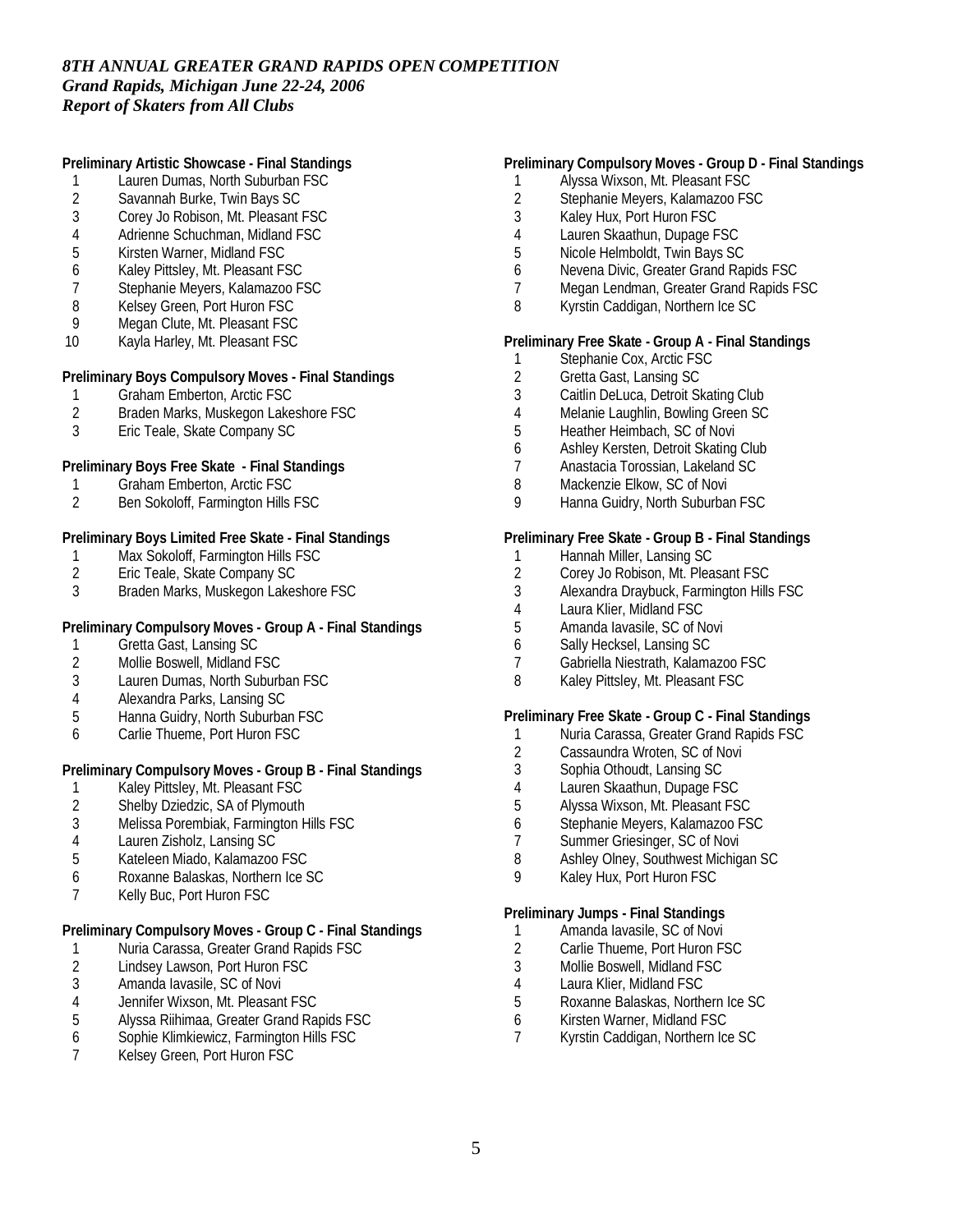**Preliminary Limited Free Skate - Group A - Final Standings**

- 1 Mollie Boswell, Midland FSC
- 2 Delaney Hoberecht, Arctic FSC<br>3 Alison Freier. SC of Novi
- Alison Freier, SC of Novi
- 4 Shelby Dziedzic, SA of Plymouth<br>5 Roxanne Balaskas, Northern Ice S
- 5 Roxanne Balaskas, Northern Ice SC
- 6 Alexandra Parks, Lansing SC
- 7 Carlie Thueme, Port Huron FSC

**Preliminary Limited Free Skate - Group B - Final Standings**

- 1 Melissa Porembiak, Farmington Hills FSC<br>2 Madeline Franchock, SA of Plymouth
- 2 Madeline Franchock, SA of Plymouth<br>3 Madison Downer, Arctic FSC
- Madison Downer, Arctic FSC
- 4 Kelly Buc, Port Huron FSC
- 5 Kateleen Miado, Kalamazoo FSC
- 6 Grace Anderson, Detroit Skating Club
- 7 Lauren Zisholz, Lansing SC

**Preliminary Limited Free Skate - Group D - Final Standings**

- 1 Sarah Kopchia, Arctic FSC
- 2 Nicole Helmboldt, Twin Bays SC<br>3 Meaan Clute, Mt. Pleasant FSC
- 3 Megan Clute, Mt. Pleasant FSC<br>4 Kirsten Warner. Midland FSC
- 4 Kirsten Warner, Midland FSC<br>5 Nevena Divic, Greater Grand
- 5 Nevena Divic, Greater Grand Rapids FSC
- 6 Kathryn Kowalczyk, Mt. Pleasant FSC
- 7 Megan Lendman, Greater Grand Rapids FSC<br>8 Madison Elkow SC of Novi
- Madison Elkow, SC of Novi

**Preliminary Spins - Group A - Final Standings**

- 1 Mollie Boswell, Midland FSC<br>2 Emily Cain. Twin Bays SC
- 2 Emily Cain, Twin Bays SC
- 3 Laura Klier, Midland FSC
- 4 Lauren Dumas, North Suburban FSC
- 5 Meghan Murphy, Port Huron FSC
- 6 Kaley Hux, Port Huron FSC
- 7 Keya Patel, Farmington Hills FSC

**Prelminary Limited Free Skate - Group C - Final Standings**

- 1 Lindsey Lawson, Port Huron FSC<br>2 Jennifer Wixson. Mt. Pleasant FSC
- 2 Jennifer Wixson, Mt. Pleasant FSC<br>3 Kelsey Green, Port Huron FSC
- 3 Kelsey Green, Port Huron FSC
- 4 Kyrstin Caddigan, Northern Ice SC
- 5 Brianna Griesinger, SC of Novi
- 6 Sophie Klimkiewicz, Farmington Hills FSC
- 7 Chelsea Walker, SC of Novi
- **Pre-Preliminary Limiated Free Skate Group C Final Standings**
	- 1 Samantha Harrison, Greater Grand Rapids FSC<br>2 Alvssa Hearth. Greater Grand Rapids FSC
- 2 Alyssa Hearth, Greater Grand Rapids FSC
- 3 Alyssa Riihimaa, Greater Grand Rapids FSC
- 4 Emily Falk, Port Huron FSC<br>5 Keva Patel, Farmington Hills
- 5 Keya Patel, Farmington Hills FSC
- 6 Sara Kowalczyk, Mt. Pleasant FSC
- 7 Kirsten Kelly, Port Huron FSC
- 8 Ronnie Schobert, Lansing SC

**Pre-Preliminary Limited Compulsory Moves - Group A - Final Standings**

- 1 Alyssa Hankins, Port Huron FSC
- 2 Meghan Murphy, Port Huron FSC
- 3 Jenna Blackburn, Kalamazoo FSC
- 4 Maria Mulligan, Port Huron FSC<br>5 Marisa Linski Arctic FSC
- 5 Marisa Linski, Arctic FSC
- 6 Nichole Ransberger, Port Huron FSC
- 7 Katarina DeFilippo, Lansing SC

**Pre-Preliminary Limited Compulsory Moves - Group B - Final Standings**

- 1 Emily Falk, Port Huron FSC
- 
- 2 Emily Cain, Twin Bays SC<br>3 Alvssa Hearth, Greater Gra 3 Alyssa Hearth, Greater Grand Rapids FSC
- 
- 4 Kaylyn Scott, Farmington Hills FSC<br>5 Veronica Heitz, Port Huron FSC 5 Veronica Heitz, Port Huron FSC
- 6 Chloe Heine, Port Huron FSC
- 7 Kirsten Kelly, Port Huron FSC
- 

**Pre-Preliminary Limited Compulsory Moves - Group C - Final Standings**

- 1 Audrey Tinkham, Greater Grand Rapids FSC
- 2 Chelsea Sherman, Greater Grand Rapids FSC<br>3 Cassandra Keller. Twin Bavs SC
- 3 Cassandra Keller, Twin Bays SC
- 4 Megan Mahoney, Lansing SC
- 5 Samantha Harrison, Greater Grand Rapids FSC
- 6 Alexis Green, Port Huron FSC
- 7 Heather Dillon, Muskegon Lakeshore FSC
- 8 Brooke Ulmer, Port Huron FSC

**Pre-Preliminary Limited Free Skate - Group B - Final Standings**

- 1 Emily Cain, Twin Bays SC
- 2 Alyssa Loshinskie, Detroit Skating Club
- 3 Alyssa Hankins, Port Huron FSC
- 4 Veronica Heitz, Port Huron FSC
- 5 Nichole Ransberger, Port Huron FSC
- 6 Katarina DeFilippo, Lansing SC
- 7 Kaylyn Scott, Farmington Hills FSC<br>8 Chloe Heine, Port Huron FSC
- Chloe Heine, Port Huron FSC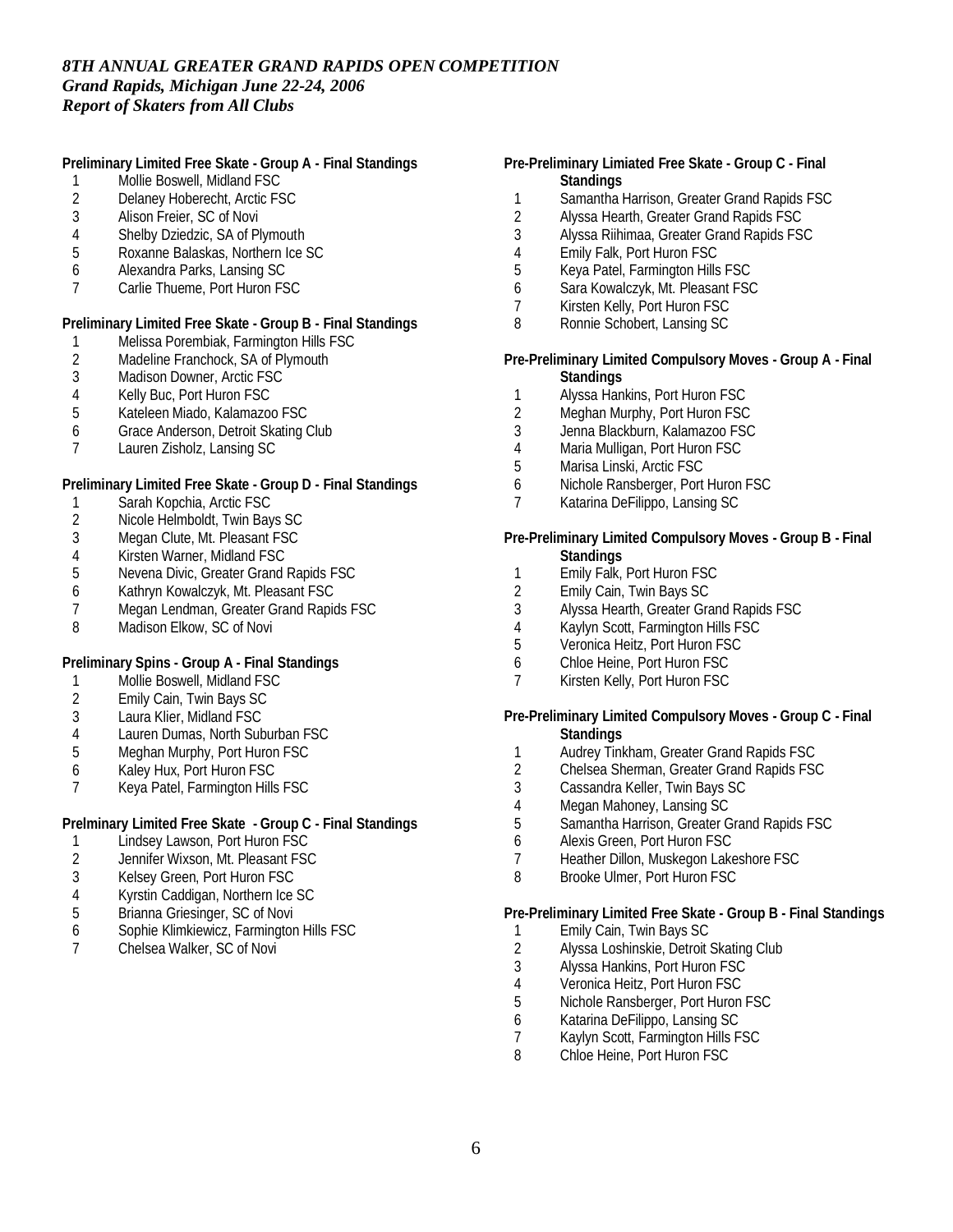**Pre-Preliminary Limited Free Skate - Group D - Final Standings**

- 1 Chelsea Sherman, Greater Grand Rapids FSC
- 2 Cassandra Keller, Twin Bays SC<br>3 Karisa Yu. Lakeland SC
- 3 Karisa Yu, Lakeland SC
- 4 Heather Dillon, Muskegon Lakeshore FSC
- 5 Harmisha Hoggatt, Arctic FSC
- 6 Alexis Green, Port Huron FSC
- 7 Audrey Tinkham, Greater Grand Rapids FSC
- 8 Brooke Ulmer, Port Huron FSC

**Pre-Preliminary Limited Spins - Group A - Final Standings**

- 1 Maria Mulligan, Port Huron FSC<br>2 Alyssa Hearth, Greater Grand Ra
- 2 Alyssa Hearth, Greater Grand Rapids FSC<br>3 Sara Kowalczyk. Mt. Pleasant FSC
- Sara Kowalczyk, Mt. Pleasant FSC
- 4 Remington Bennett, Lakeland SC

## **Pre-Prelminary Limited Free Skate - Group A - Final Standings**

- 1 Lauren Dumas, North Suburban FSC
- 2 Meghan Murphy, Port Huron FSC
- 3 Andrew Brumar, Farmington Hills FSC
- 4 Jenna Blackburn, Kalamazoo FSC
- 5 Remington Bennett, Lakeland SC
- 6 Marisa Linski, Arctic FSC
- Maria Mulligan, Port Huron FSC

# **Solo Dance - Cha Cha - Final Standings**

- 1 Kaitlyn Holland, Greater Grand Rapids FSC<br>2 Emily Cain. Twin Bays SC
- 2 Emily Cain, Twin Bays SC
- 3 Alyssa Riihimaa, Greater Grand Rapids FSC

**Solo Dance - European Waltz - Final Standings**

- 1 Stephanie Meyers, Kalamazoo FSC<br>2 Allison Taunt. Greater Grand Rapids
- 2 Allison Taunt, Greater Grand Rapids FSC

**Solo Dance - Harris Tango - Final Standings**

- 1 Meagan Rogowski, Kalamazoo FSC<br>2 Jennifer Bander. Greater Grand Rapi
- 2 Jennifer Bander, Greater Grand Rapids FSC

#### **NOVICE A SHORT PROGRAM**

- 1 Regan Alsup, Detroit SC<br>2 Lynzee Broussard, Great
- 2 Lynzee Broussard, Greater Grand Rapids FSC
- 3 Brandee Cooklin, Shaker FSC
- 4 Anna Cobb, Lakeland SC
- 5 Lauren Kelly, Twin Bays SC
- 6 Jennifer Forrest, Greater Grand Rapids FSC
- 7 Sarah Davis, Twin Bays SC
- 8 Jaclyn Keresman, Shaker FSC
- 9 Kristin Maurer, Greater Grand Rapids FSC
- 10 Torri Huebner, Shaker FSC

#### **NOVICE B SHORT PROGRAM**

- 1 Claire Smyth, Lakeland SC
- 2 Diana Reina, Puerto Rican Federation<br>3 Chelsea Morrow. Greater Grand Rapid
- 3 Chelsea Morrow, Greater Grand Rapids FSC
- 4 Katie White, Detroit SC<br>5 Allyse Reiners, Detroit 9
- 5 Allyse Reiners, Detroit SC
- 6 Lauren Williams, Detroit SC
- 7 Kelsey Velie, Skaters Edge of West MI
- 8 Kaitlin McCormick, Detroit<br>9 Alyssa Neph Lakeland SC
- 9 Alyssa Neph, Lakeland SC

# **NOVICE MEN SHORT PROGRAM**

- 1 Kurt Weiss, Detroit SC<br>2 Pine Kopka-Ross, Detr
- 2 Pine Kopka-Ross, Detroit SC

### **NOVICE A FREE SKATE**

- 1 Regan Alsup, Detroit SC
- 2 Lynzee Broussard, Greater Grand Rapids FSC
- 3 Tara Stacey, Arctic FSC
- 4 Lauren Williams, Detroit SC<br>5 Kaitlin McCormick Detroit S
- 5 Kaitlin McCormick, Detroit SC
- 6 Anna Cobb, Lakeland SC<br>7 Alice Lee, Detroit SC
- 7 Alice Lee, Detroit SC<br>8 Brandee Cooklin, Sha
- 8 Brandee Cooklin, Shaker FSC
- 9 Sarah Davis, Twin Bays SC
- 10 Jennifer Forrest, Greater Grand Rapids FSC
- 11 Torri Huebner, Shaker FSC

#### **NOVICE B FREE SKATE**

- 1 Chelsea Morrow, Greater Grand Rapids FSC<br>2 Erica Ransford. Arctic FSC
- 2 Erica Ransford, Arctic FSC
- 3 Diana Reina, Puerto Rican Federation
- 4 Claire Smyth, Lakeland SC<br>5 Allyse Reiners, Detroit SC
- 5 Allyse Reiners, Detroit SC
- 6 Alyssa Neph, Lakeland SC
- 7 Katie White, Detroit SC<br>8 Kristin Maurer. Greater
- 8 Kristin Maurer, Greater Grand Rapids FSC
- 9 Kathleen Wishaar, Detroit SC

### **NOVICE MEN FREE SKATE**

- 1 Pine Kopka-Ross, Detroit SC
- 2 Kurt Weiss, Detroit SC